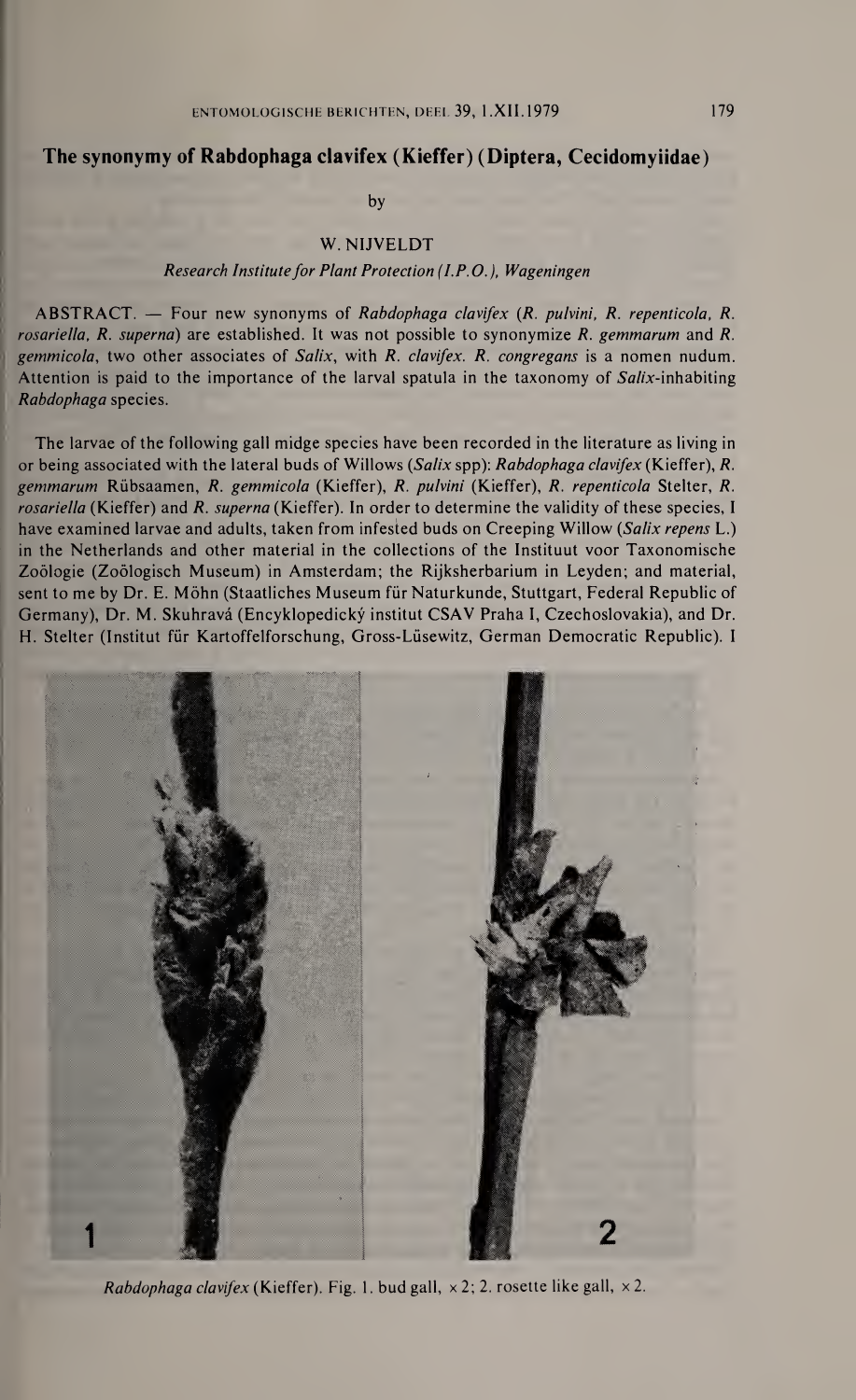have studied the original descriptions of the species involved and <sup>I</sup> have considered the published information in Buhr (1964/5). <sup>I</sup> have not seen Kieffer's type material of R. clavifex, which is presumed lost, but I examined Stelter's type material of R. repenticola.

Kieffer (1891) originally described the galls and both sexes of  $R$ . *clavifex* in the genus Cecidomyia Meigen and gave short descriptions of the egg, larva and pupa. He reared many males and females from galls, presumably collected from Salix aurita L., S. caprea L. and S. cinerea L. near Bitche, Lorraine. Several other species of Salix have been cited in the literature as food plants of R. clavifex. Ross & Hedicke (1927) recorded its occurrence on S. myrsinifolia Salisb. (= nigricans Sm.); Henriksen & Tuxen (1944) recorded it on Salix alba  $\times$  fragilis in Denmark, and Ambrus (1960) recorded it on S. eleagnos Scop. (= *incana* Schrank) in Hungary.

The larvae of R. clavifex live in swollen lateral buds (fig. 1) and in lateral rosettes (fig. 2). Sometimes the twigs are thickened and dwarfed between the buds, giving a ''wheat ear" appearance which is also known from the North American Rabdophaga triticoides, described by Walsh (1864). The red larvae hibernate in the galls and pupate in spring. There seems to be one generation annually.

Rabdophaga pulvini was originally described in the genus Cecidomyia by Kieffer (1891). The larvae were taken from malformed buds on Salix aurita L. and S. cinerea L. near Bitche, Lorraine. Kieffer stated that the adults were very similar to those of R. clavifex and separated both species mainly on the basis of the length of tergum  $X$  and sternum  $X$ , but these characters are too variable to be of any real diagnostic value. According to page 245 of Kieffer's paper, R. pulvini has no spatula in its larval stage, which separates it from R. *clavifex*, but on page 257 it is stated that the larval skin shows a distinct spatula when the body content has been removed. No further information was given concerning its shape, but in 1895 Kieffer wrote in his ''Tableau dichot. pour la distinction des larves du genre *Dichelomyia* vivant sur le Saule: spatule composée de deux pointes hyalines (renflement du coussinet d'une feuille)... D. pulvini Kieffer (Klugi Meig?)"

There is no doubt that this spatula is similar to that of R. *clavifex*, described in 1891 ("fast ungestielt"). Other similarities are shown by the empty antennal sheaths (fig. 3). <sup>I</sup> therefore consider that R. pulvini falls as a synonym of R. clavifex, syn. n.

Rabdophaga rosariella and R. superna were originally described by Kieffer (1897) in the genus Bertieria. The larvae had been taken from malformed buds of Salix aurita. The spatula was characterized as follows: ''sans tige ou manquant complètement," a type similar to that of R. clavifex. After studying the published information of Kieffer (1897) and Jaap (1918) in which the latter author already discussed the possible synonymy of R. pulvini, R. rosariella and R. superna, and after examination of galls, larvae and pupal skins of  $R$ . *pulvini* and  $R$ . *rosariella*, kindly sent to me by Dr. M. Skuhravá and Dr. H. Stelter, I consider that R. rosariella and R. superna must fall as synonyms of R. clavifex, syn. n., too.

As mentioned before, the sternal spatula has no shaft, which makes it easy to distinguish R. clavifex from other Salix-inhabiting gall midges. The same type was also observed in larvae, dissected from bud-galls on Salix repens, found in a collection of Otto Jaap, which is in the Rijksherbarium in Leyden. The galls were labelled as follows: "Rhabdophaga congregans Rübs. n. sp., 2.X.1914". However, this species has never been described, so that Rhabdophaga congregans has to be considered as a nomen nudum.

#### The problem of Rabdophaga repenticola

Stelter & Buhr (1964) published additional notes on the morphology and the gall formation of R. clavifex and described a new species, R. repenticola, which causes similar galls on Salix repens. Both species are mainly separated on the basis of the wing venation, on the flagellar antennal segments and on the lamellae of the female ovipositor and it is stated that they show a high degree of host specificity and that their occurrence is determined by environmental conditions. This was illustrated by the fact that in localities with Salix aurita, S. caprea, S. cinerea and S. repens, the galls of R. repenticola could only be found on S. repens.

The alleged differences in morphology between R. clavifex and R. repenticola overlap in many cases, owing to the variability that occurs in the genus Rabdophaga. This variability was observed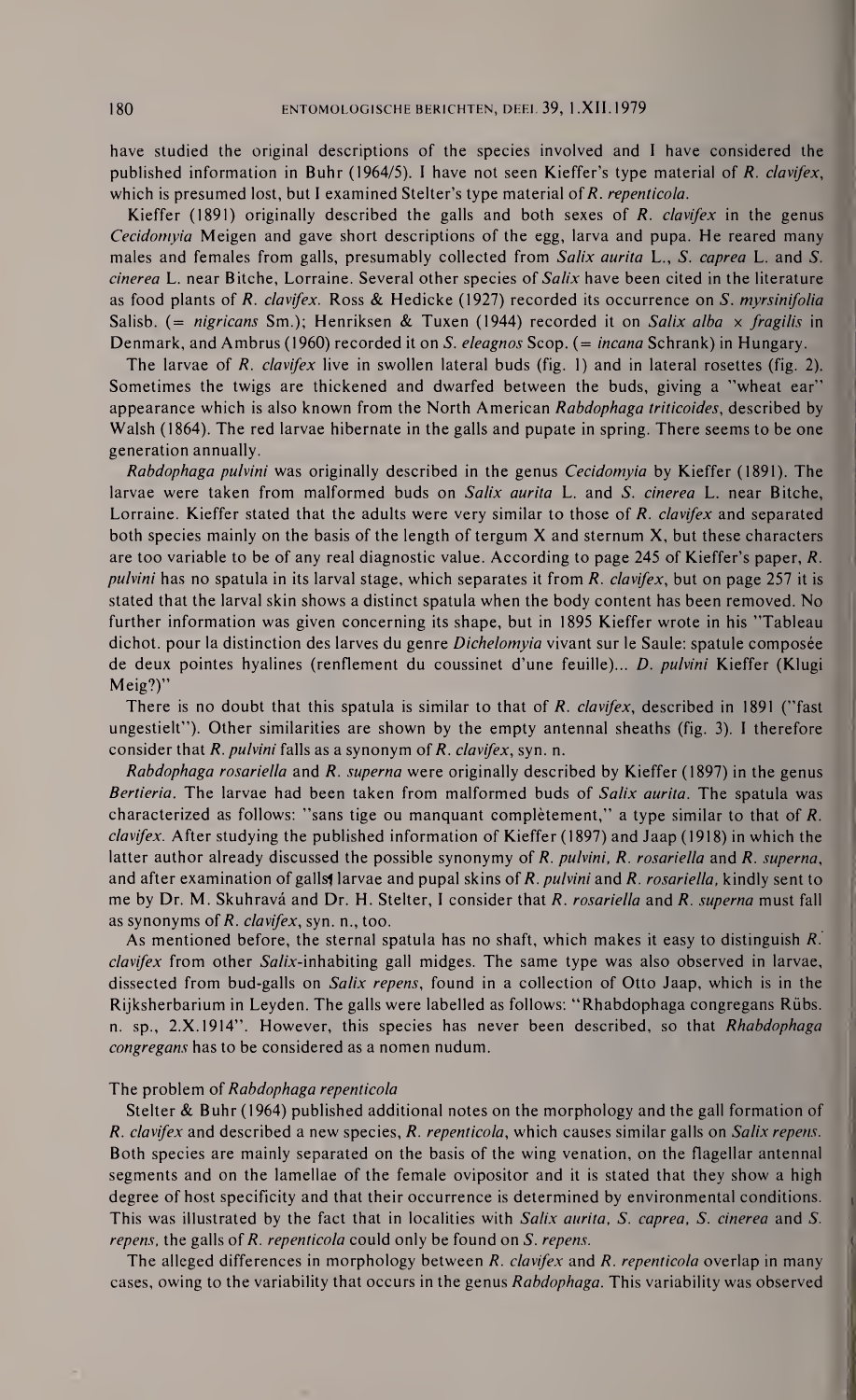ENTOMOLOGISCHE BERICHTEN, DEEL 39, 1.XII.1979 181



Rabdophaga clavifex (Kieffer). Fig. 3. empty antennal sheaths; 4. fernale ovipositor (lateral); 5. male genitalia (part., dorsal); 6. wing; 7. larval terminal segment (part., dorsal); 8 a-e. outlines of larval sternal spatula. Scales: fig. 3. 0.5 mm; 4. 0.1 mm; 5. 0.1 mm; 6. <sup>1</sup> mm; 7. 0.1 mm; 8. 0.05 mm.

again during an examination of reared specimens and after studying the original descriptions of both species. <sup>I</sup> used the material and information listed below.

- a. Dutch material of Rabdophaga sp. on Salix repens
- b. German material of R. repenticola on S. repens
- c. Stelter's description of R. repenticola on S. repens
- d. Kieffer's description of R. clavifex on S. aurita, caprea and cinerea
- e. Stelter's additional description of R. clavifex on S. aurita, caprea and cinerea.

The variability has been studied of the antennae, wings, male hypopygium and female ovipositor. The number of animals examined is given within parenthesis. The descriptions referred to under c, d and e are based on an unspecified number of animals. The number of antennal segments is specified in table I.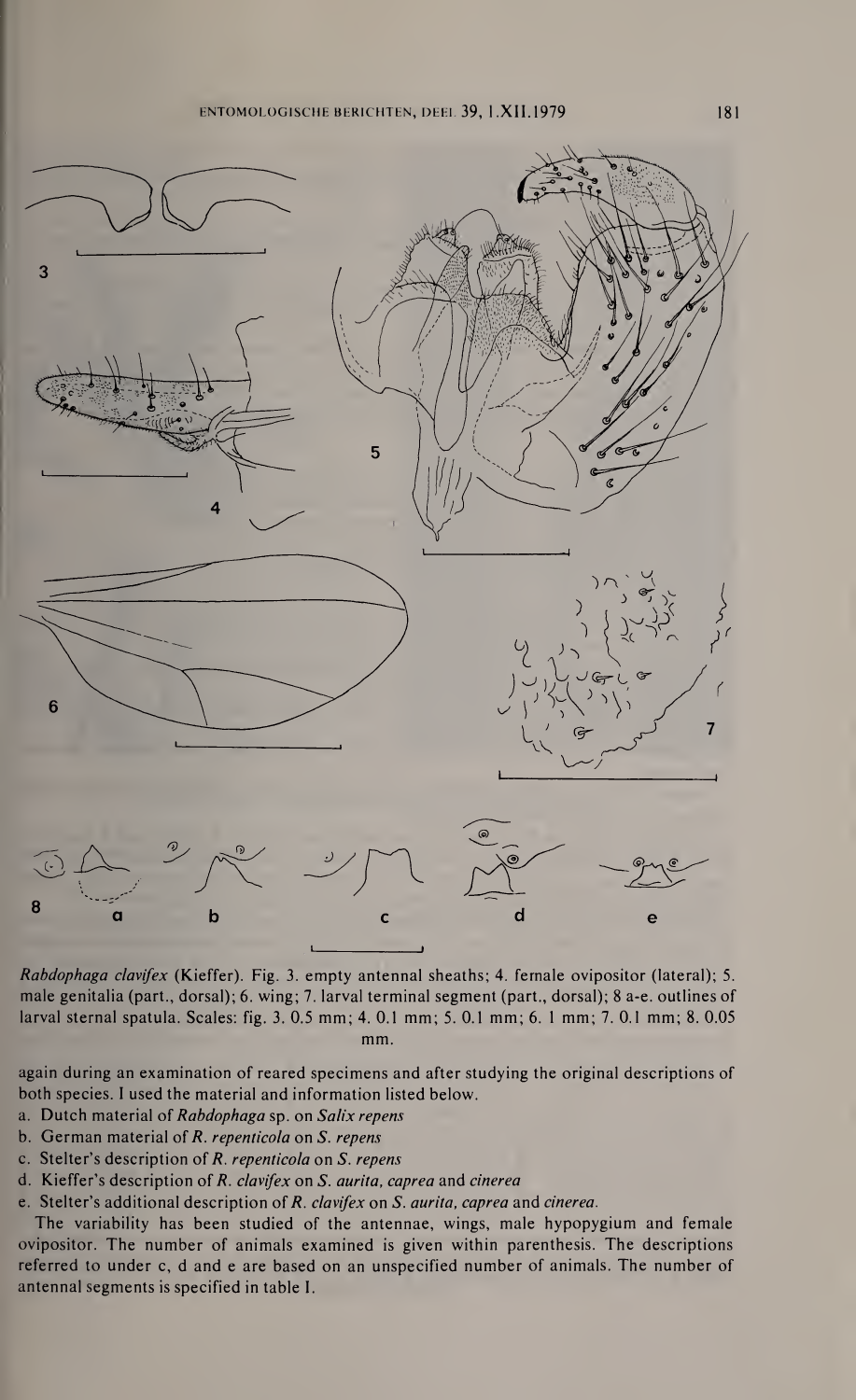Wings (fig. 6)

a: R 1 joining C beyond bifurcation of  $Cu<sub>1</sub>$  and  $Cu<sub>2</sub>$ , generally running just between C and R 5, seldom closer to C in the basal section (10).

b: R 1 joining C near bifurcation of  $Cu_1$  and  $Cu_2$ , running closer to R 5 in the basal section (6). c: R 1 joining C before bifurcation of Cu<sub>1</sub> and Cu<sub>2</sub>, generally running just between C and R 5, seldom closer to R 5.

d: R 1 joining C near bifurcation of  $Cu_1$  and  $Cu_2$ , running a little closer to C in the basal section. e: R 1 joining C beyond bifurcation of  $Cu_1$  and  $Cu_2$ , generally running closer to R 5, seldom just between C and R <sup>5</sup> in the basal section.

Other wing characters given for the separation of R. clavifex and R. repenticola are the distances between R 5 and Cu<sub>1</sub> and between Cu<sub>1</sub> and Cu<sub>2</sub>, but they are so variable that they overlap in most cases, not only in the descriptions, but also in the Dutch material. This was observed again while using the characters, given for the basal section of Cu,.

## Male hypopygium (fig. 5)

a: tergum  $X$  longer and sternum  $X$  longer or shorter than claspettes  $(8)$ .

b: tergum X and sternum X shorter or nearly as long as claspettes (4).

- c: tergum  $X$  and sternum  $X$  both equal and somewhat longer than claspettes.
- d: tergum X and sternum X shorter than claspettes.

e: tergum X longer and sternum X nearly as long as claspettes.

## Female ovipositor (fig. 4)

a: length of inferior lamella shorter, longer or equal to height of superior lamella; superior lamella 2.7-3.9 times as long as high, microtrichia in groups (11).

b: lenght of inferior lamella longer or equal to height of superior lamella; superior lamella 3.7- 3.9 times as long as high, microtrichia in groups (2).

c: length of inferior lamella equal to height of superior lamella; superior lamella 3.3-3.7 times as long as high, without microtrichia.

d; length of inferior lamella shorter than height of superior lamella; superior lamella 1.5 times as long as high.

e: length of inferior lamella shorter than height of superior lamella; superior lamella 2.3-2.6 times as long as high, microtrichia in groups.

According to Stelter & Buhr one of the main differences between R. clavifex and R. repenticola is the absence of microtrichia on the superior lamella of the female ovipositor in the latter species. However, an examination, for which a phase-contrast microscope was used, showed distinct groups of microtrichia in R. repenticola later on, as is indicated in fig. 4.

Most attention has been paid to the sternal spatula in the discussion of the larval characters of R. clavifex and R. repenticola. There is no distinct shaft and the lobes show the great diversity in outline that could also be recognized in the Dutch material from Salix repens (fig. 8 a-e). The

| Category     | Male              | Female             |
|--------------|-------------------|--------------------|
| a            | $2 + 13 - 19$ (8) | $2 + 11 - 19$ (18) |
| $\mathbf b$  | $2 + 18 - 19(4)$  | $2 + 17 - 18$ (2)  |
| $\mathbf{C}$ | $2 + 16 - 18$     | $2 + 14 - 19$      |
| d            | $2 + 16 - 17$     | $2 + 15 - 16$      |
| e            | $2 + 15 - 18$     | $2 + 12 - 18$      |

Table I. Number of basal and flagellar segments in material of R. *clavifex* and *repenticola*, specified in the text.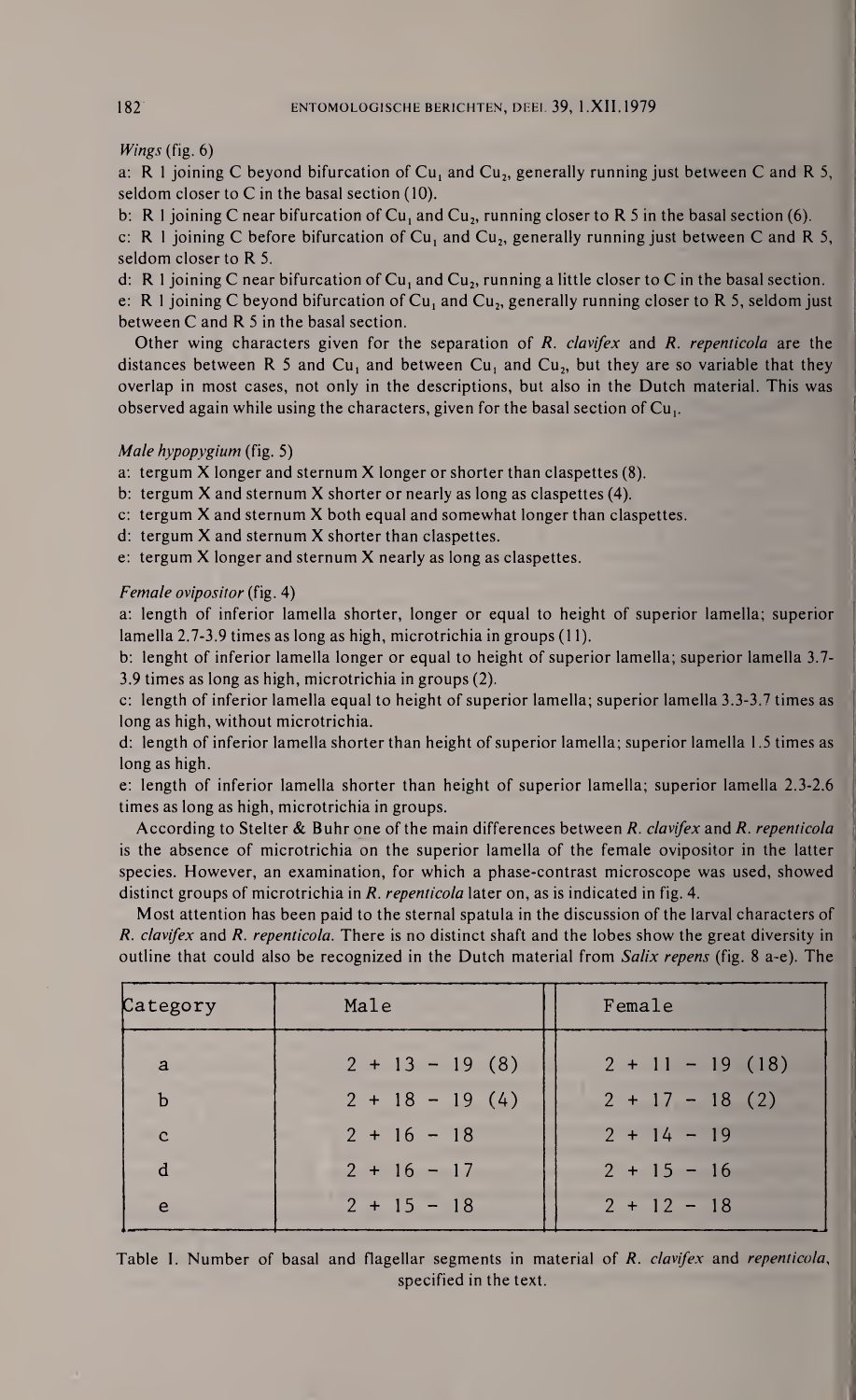## ENTOMOLOGISCHE BERICHTEN, DEEL 39, 1.XII.1979 183



Rabdophaga clavifex (Kieffer). Fig. 9. gall nr. 1001 in herbarium Docters van Leeuwen,  $\times$  2; 10. larva of *Helicomyia saliciperda* in lateral bud of *Salix alba*,  $\times$  5.

sternal spatula could not be seen in some larvae. The number of terminal papillae varies from six to eight (fig. 7).

The differences in the external structure of the galls are of no real diagnostic value in this case. They have to be considered as a specific reaction of the different host plants on the feeding behaviour of the larvae (Nijveldt, 1971).

The separation of R. clavifex and R. repenticola on the basis of a high degree of host specificity is debatable. It could be expected that female midges, emerged from galls on Salix repens, would prefer the same host among other Salix species for oviposition again. Müller (1869) observed that females of Dasineura marginemtorquens (Bremi) selected one single specimen of Salix viminalis for oviposition, neglecting all the other bushes of this willow in the same hedge. No breeding experiments, however, have been attempted to establish the host plant range of R. clavifex and R. repenticola and there is no evidence that R. repenticola cannot live on Salix aurita, caprea and cinerea and that R. clavifex cannot live on S. repens.

My conclusion is that there is no reason to separate  $R$ . repenticola from  $R$ . clavifex on morphological or biological characters and that  $R$ . repenticola falls as a synonym of  $R$ . clavifex, syn. n. The Dutch species, bred from galls on Salix repens, belongs to R. clavifex and also does the species in Docters van Leeuwen (1957, nr. 1001) which was supposed to be R. repenticola (fig. 9).

Rübsaamen's description of R. gemmarum (1915) is too inadequate to decide whether this species is synonymous with R. *clavifex* or not, because no attention has been paid to the larval characters. The spatula sternalis of  $R$ . gemmicola (Kieffer, 1896) was described as dark brown